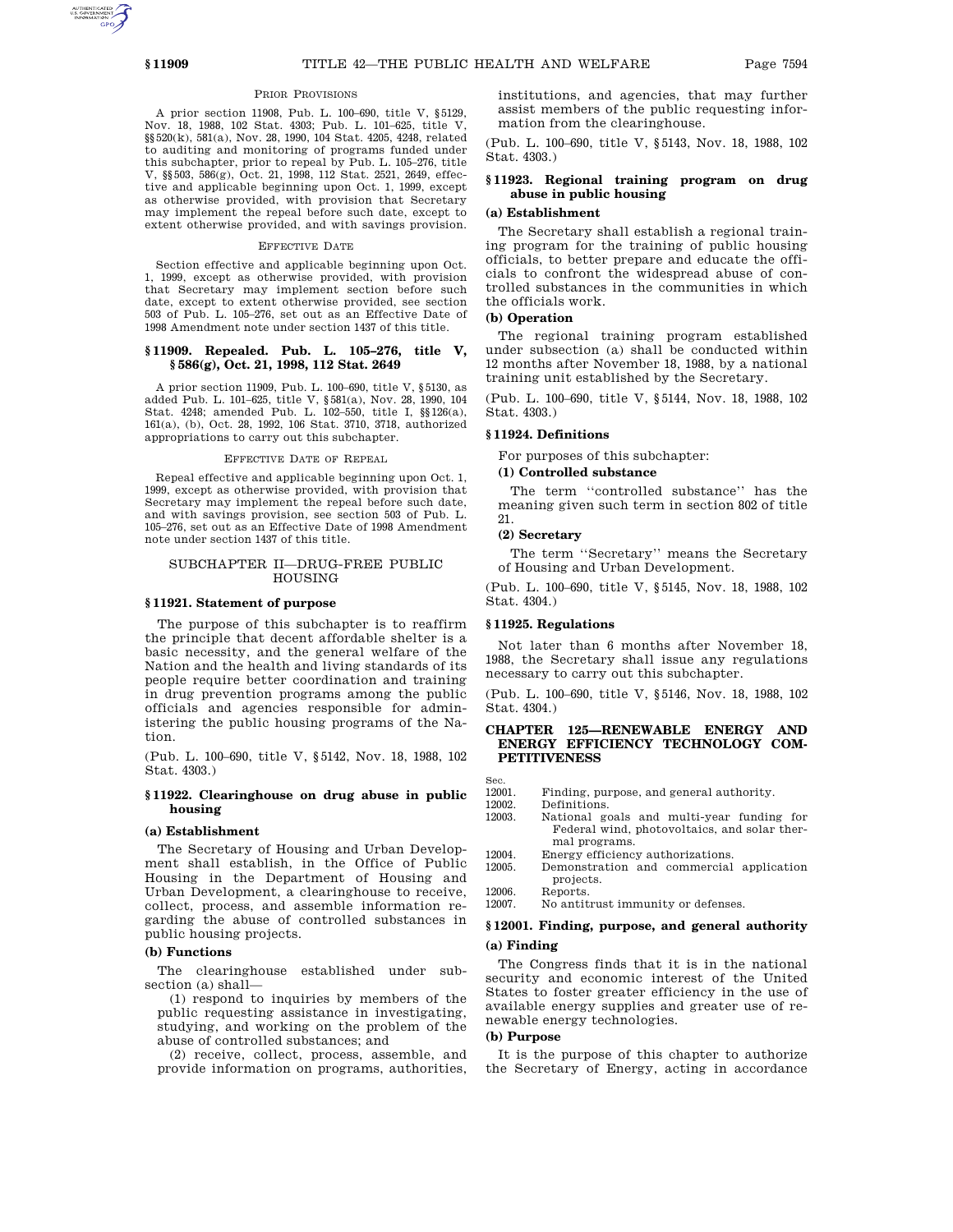with section 13541 of this title, to pursue an aggressive national program of research, development, demonstration, and commercial application of renewable energy and energy efficiency technologies in order to ensure a stable and secure future energy supply by—

(1) achieving as soon as practicable cost competitive use of those technologies without need of Federal financial incentives;

(2) establishing long-term Federal research goals and multiyear funding levels;

(3) directing the Secretary to undertake initiatives to improve the ability of the private sector to commercialize in the near term renewable energy and energy efficiency technologies; and

(4) fostering collaborative efforts involving the private sector through government support of a program of demonstration and commercial application projects.

# **(c) General authority**

The Secretary, acting in accordance with section 13541 of this title, is authorized and directed to—

(1) pursue a program of research, development, demonstration, and commercial application with the private sector, to achieve the purpose of this chapter, including the goals established under section 12003 of this title; and

(2) undertake demonstration and commercial application projects as provided in section 12005 of this title.

(Pub. L. 101–218, §2, Dec. 11, 1989, 103 Stat. 1859; Pub. L. 102–486, title XII, §1202(d)(1)–(3), Oct. 24, 1992, 106 Stat. 2959, 2960.)

#### REFERENCES IN TEXT

This chapter, referred to in subsecs. (b) and (c)(1), was in the original ''this Act'', meaning Pub. L. 101–218, Dec. 11, 1989, 103 Stat. 1859, which is classified principally to this chapter. For complete classification of this Act to the Code, see Short Title note below and Tables.

#### **AMENDMENTS**

1992—Subsec. (b). Pub. L. 102–486, §1202(d)(1), substituted ''section 13541 of this title'' for ''authority contained in the Federal Nonnuclear Energy Research and Development Act of 1974 (42 U.S.C. 5901–5920) and other law applicable to the Secretary'' and ''demonstration, and commercial application'' for "and demonstration"

Subsec. (b)(4). Pub. L. 102–486, §1202(d)(2), substituted ''efforts'' for ''research and development efforts'' and ''demonstration and commercial application projects'' for ''joint ventures''.

Subsec. (c). Pub. L. 102–486, §1202(d)(3), substituted ''section 13541 of this title, is authorized and directed to—'' and pars. (1) and (2) for ''the authority contained in the Federal Nonnuclear Energy Research and Development Act of 1974 (42 U.S.C. 5901–5920) and other law applicable to the Secretary—

''(1) is authorized and directed to—

''(A) pursue a program of research, development, and demonstration, including the use of joint ventures with the private sector, to achieve the purpose of this chapter, including the goals established under section 12003 of this title; and

''(B) undertake joint ventures as provided in section 12005 of this title; and

 $(2)$  is authorized to undertake, from time to time, joint ventures in technology areas other than those set forth in section 12005(c) of this title, subject to the conditions set forth in section 12005(b) of this title.''

#### SHORT TITLE

Pub. L. 101–218, §1, Dec. 11, 1989, 103 Stat. 1859, pro-vided: ''That this Act [enacting this chapter and amending sections 6276 and 8243 of this title, section 2857 of Title 10, Armed Forces, and section 2194 of Title 22, Foreign Relations and Intercourse] may be referred to as the 'Renewable Energy and Energy Efficiency Technology Competitiveness Act of 1989'.''

## **§ 12002. Definitions**

As used in this chapter—

(1) the term ''invention'' means an invention or discovery that is patented or for which a patent may be obtained under title 35, or any novel variety of plant that is protected or for which plant variety protection may be obtained under the Plant Variety Protection Act (7 U.S.C. 2321 et seq.) and that is conceived or reduced to practice as a result of work under an agreement entered into under this chapter;

(2) the term ''non-Federal person'' means an entity located in the United States, the controlling interest (as defined by the Secretary) of which is held by persons of the United States, including—

(A) a for-profit business;

(B) a private foundation;

(C) a nonprofit organization such as a university;

(D) a trade or professional society; and

(E) a unit of State or local government;

(3) the term ''Secretary'' means the Secretary of Energy;

(4) the term ''small business'', with respect to a participant in any demonstration and commercial application project under this chapter, means a private firm that does not exceed the numerical size standard promulgated by the Small Business Administration under section 632(a) of title 15 for the Standard Industrial Classification (SIC) code designated by the Secretary of Energy as the primary business activity to be undertaken in the demonstration and commercial application project;

(5) the term ''source reduction'' means any practice which—

(A) reduces the amount of any hazardous substance, pollutant, or contaminant entering any waste stream or otherwise released into the environment, including fugitive emissions, prior to recycling, treatment, or disposal; and

(B) reduces the hazards to the public health and the environment associated with the release of such substances, pollutants, or contaminants,

including equipment or technology modifications, process or procedure modifications, reformulation or redesign of products, substitution of raw materials, and improvements in housekeeping, maintenance, training, and inventory control, but not including any practice which alters the physical, chemical, or biological characteristics or the volume of a hazardous substance, pollutant, or contaminant through a process or activity which itself is not integral to and necessary for the production of a product or the providing of a service; 1

<sup>1</sup>So in original. Probably should be ''; and''.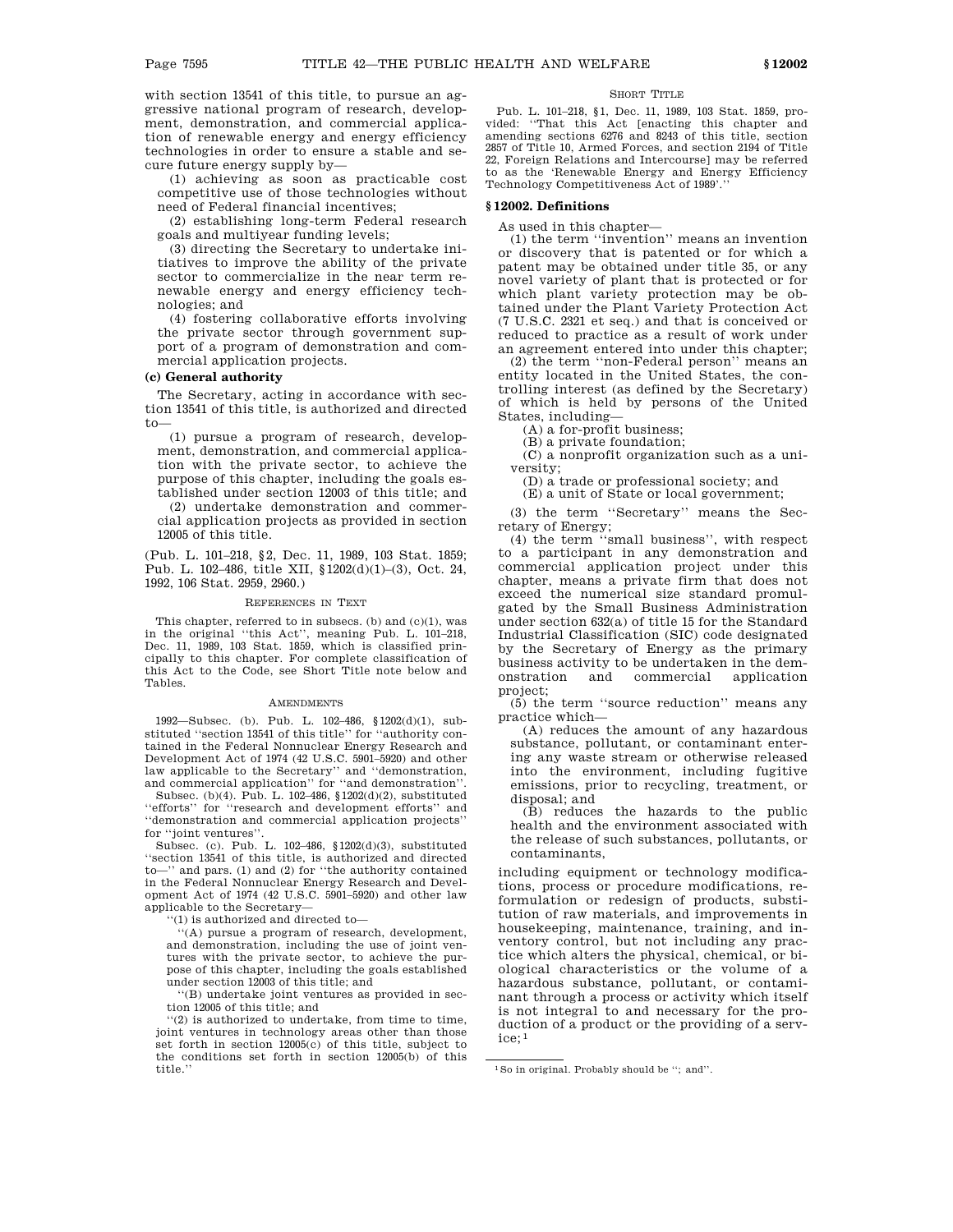(6) the term ''United States'' means the several States, the District of Columbia, the Commonwealth of Puerto Rico, the United States Virgin Islands, Guam, American Samoa, the Commonwealth of the Northern Mariana Islands, and any other Commonwealth, territory, or possession of the United States.

(Pub. L. 101–218, §3, Dec. 11, 1989, 103 Stat. 1859; Pub. L. 102–486, title XII, §1202(d)(4), Oct. 24, 1992, 106 Stat. 2960.)

## REFERENCES IN TEXT

This chapter, referred to in introductory provisions and pars. (1) and (4), was in the original ''this Act'', meaning Pub. L. 101–218, Dec. 11, 1989, 103 Stat. 1859, known as the Renewable Energy and Energy Efficiency Technology Competitiveness Act of 1989, which is classified principally to this chapter. For complete classification of this Act to the Code, see Short Title note set out under section 12001 of this title and Tables.

The Plant Variety Protection Act, referred to in par. (1), is Pub. L. 91–577, Dec. 24, 1970, 84 Stat. 1542, as amended, which is classified principally to chapter 57 (§2321 et seq.) of Title 7, Agriculture. For complete classification of this Act to the Code, see Short Title note set out under section 2321 of Title 7 and Tables.

## **AMENDMENTS**

1992—Pars. (2) to (5). Pub. L. 102–486 redesignated pars. (3) to  $(5)$  as  $(2)$  to  $(4)$ , respectively, in par.  $(4)$  substituted ''any demonstration and commercial application project'' for ''any joint venture'' and ''in the demonstration and commercial application project;'' for ''in the venture; and'', added par. (5), and struck out former par. (2) which read as follows: '''joint venture' means any agreement entered into under this chapter by the Secretary with more than one or a consortium of non-Federal persons (including a joint venture under the National Cooperative Research Act of 1984 (15 U.S.C. 4301 et seq.)) for cost-shared research, development, or demonstration of technologies, but does not include procurement contracts, grant agreements, or cooperative agreements as those terms are used in sections 6303, 6304, and 6305 of title 31;''.

# **§ 12003. National goals and multi-year funding for Federal wind, photovoltaics, and solar thermal programs**

## **(a) National goals**

The following are declared to be the national goals for the wind, photovoltaics, and solar thermal energy programs being carried out by the Secretary:

## **(1) Wind**

(A) In general, the goals for the Wind Energy Research Program include improving design methodologies and developing more reliable and efficient wind turbines to increase the cost competitiveness of wind energy. Research efforts shall emphasize—

(i) activities that address near-term technical problems and assist private sector exploitation of market opportunities of the wind energy industry;

(ii) developing technologies such as advanced airfoils and variable speed generators to increase wind turbine output and reduce maintenance costs by decreasing structural stress and fatigue;

(iii) increasing the basic knowledge of aerodynamics, structural dynamics, fatigue, and electrical systems interactions as applied to wind energy technology; and

(iv) improving the compatibility of electricity produced from wind farms with conventional utility needs.

(B) Specific goals for the Wind Energy Research Program shall be to—

(i) reduce average wind energy costs to 3 to 5 cents per kilowatt hour by 1995;

(ii) reduce capital costs of new wind energy systems to \$500 to \$750 per kilowatt of installed capacity by 1995;

(iii) reduce operation and maintenance costs for wind energy systems to less than one cent per kilowatt hour by 1995; and

(iv) increase capacity factors for new wind energy systems to 25 to 35 percent by 1995.

## **(2) Photovoltaics**

(A) In general, the goals of the Photovoltaic Energy Systems Program shall include improving the reliability and conversion efficiencies of and lowering the costs of photovoltaic conversion. Research efforts shall emphasize advancements in the performance, stability, and durability of photovoltaic materials.

(B) Specific goals of the Photovoltaic Energy Systems Program shall be to—

(i) improve operational reliability of photovoltaic modules to 30 years by 1995;

(ii) increase photovoltaic conversion efficiencies by 20 percent by 1995;

(iii) decrease new photovoltaic module direct manufacturing costs to \$800 per kilowatt by 1995; and

(iv) increase cost efficiency of photovoltaic power production to 10 cents per kilowatt hour by 1995.

### **(3) Solar thermal**

(A) In general, the goal of the Solar Thermal Energy Systems Program shall be to advance research and development to a point where solar thermal technology is cost-competitive with conventional energy sources, and to promote the integration of this technology into the production of industrial process heat and the conventional utility network. Research and development shall emphasize development of a thermal storage technology to provide capacity for shifting power to periods of demand when full insolation is not available; improvement in receivers, energy conversion devices, and innovative concentrators using stretch membranes, lenses, and other materials; and exploration of advanced manufacturing techniques.

(B) Specific goals of the Solar Thermal Energy Systems Program shall be to—

(i) reduce solar thermal costs for industrial process heat to \$9.00 per million Btu by 1995; and

(ii) reduce average solar thermal costs for electricity to 4 to 5 cents per kilowatt hour by 1995.

## **(4) Alcohol from biomass**

(A) In general, the goal of the Alcohol From Biomass Program shall be to advance research and development to a point where alcohol from biomass technology is cost-competitive with conventional hydrocarbon transportation fuels, and to promote the integration of this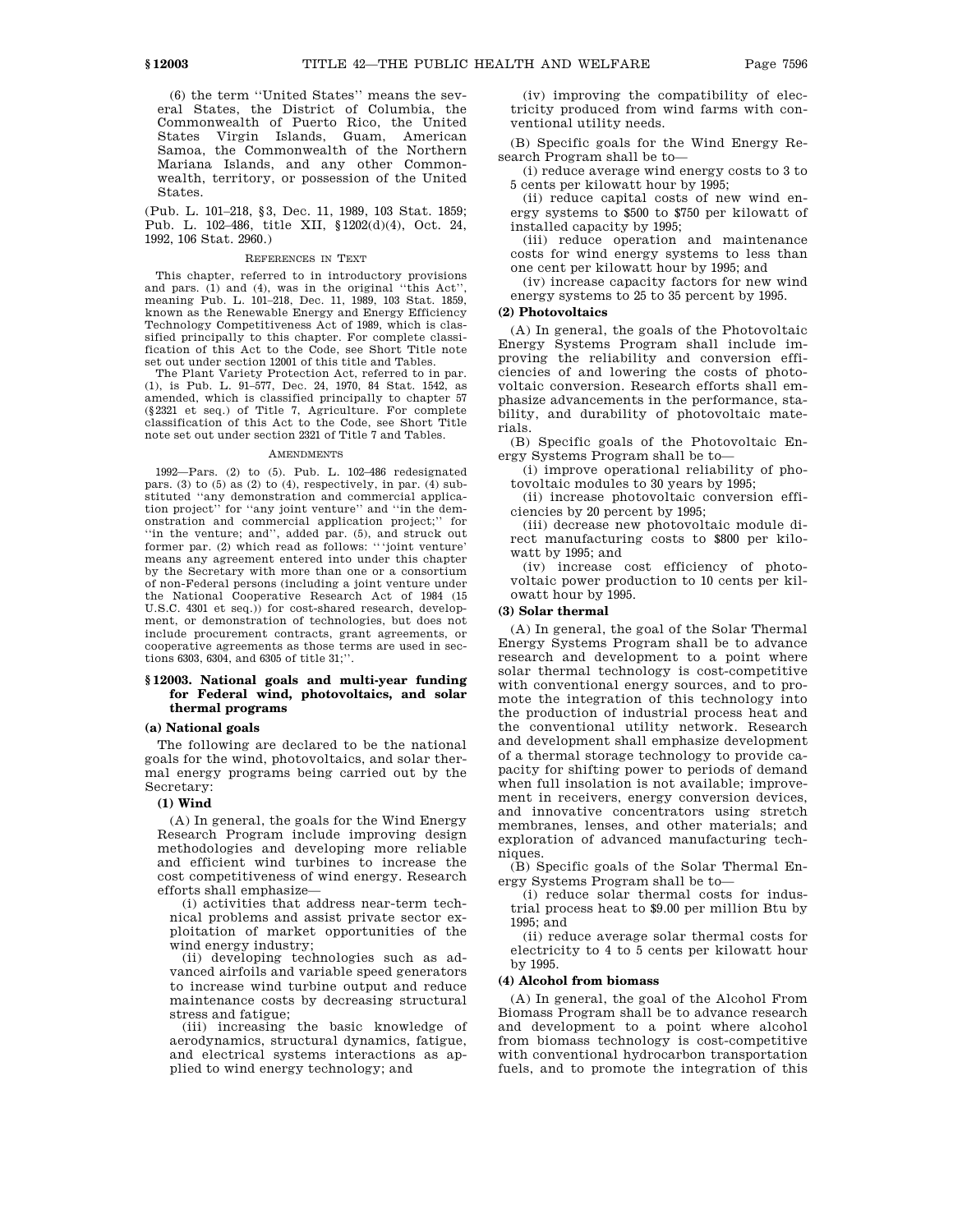technology into the transportation fuel sector of the economy.

(B)(i) Specific goals for producing ethanol from biomass shall be to—

(I) reduce the cost of alcohol to 70 cents per gallon;

(II) improve the overall biomass carbohydrate conversion efficiency to 91 percent; (III) reduce the capital cost component of

the cost of alcohol to 23 cents per gallon; and (IV) reduce the operating and maintenance component of the cost of alcohol to 47 cents per gallon.

(ii) Specific goals for producing methanol from biomass shall be to—

(I) reduce the cost of alcohol to 47 cents per gallon; and

(II) reduce the capital component of the cost of alcohol to 16 cents per gallon.

# **(5) Other technologies**

The Secretary shall submit to the Congress, as part of the first report submitted under section 12006 of this title, recommendations for specific cost goals and other pertinent goals for 1995 for Department of Energy research, development, and demonstration programs in Biofuels Energy Systems, Biodiesel Energy Systems, Hydrogen Energy Systems, Solar Buildings Energy Systems, Ocean Energy Systems, Geothermal Energy Systems, Low-Head Hydro, and Energy Storage Systems.

## **(b) Amended goals**

Whenever the Secretary determines that any of the goals established under this section is no longer appropriate, the Secretary shall notify Congress, as part of a report submitted under section 12006 of this title, of the reason for the determination and provide an amended goal that is consistent with the purpose stated in section 12001(b) of this title.

## **(c) Authorizations**

There are authorized to be appropriated to the Secretary for the following renewable energy research, development, and demonstration programs: the Wind Energy Research Program, the Photovoltaic Energy Systems Program, the Solar Thermal Energy Systems Program, the Biofuels Energy Systems Program, the Hydrogen Energy Systems Program, the Solar Buildings Energy Systems Program, the Ocean Energy Systems Program, and the Geothermal Energy Systems Program—

(1) not to exceed \$113,000,000 for fiscal year 1991, of which—

(A) not to exceed \$39,000,000 shall be available for the Photovoltaic Energy Systems Program;

(B) not to exceed \$19,000,000 shall be available for the Geothermal Energy Systems Program; and

(C) not to exceed \$4,000,000 shall be available for the Hydrogen Energy Systems Program; and

(2) not to exceed \$121,000,000 for fiscal year 1992, of which—

(A) not to exceed \$40,000,000 shall be available for the Photovoltaic Energy Systems Program;

(B) not to exceed \$20,500,000 shall be available for the Geothermal Energy Systems Program; and

(C) not to exceed \$5,000,000 shall be available for the Hydrogen Energy Systems Program.

Each of the President's annual budget requests submitted to Congress after December 11, 1989, shall include as separate line items each of the categories of renewable energy programs described in this subsection.

(Pub. L. 101–218, §4, Dec. 11, 1989, 103 Stat. 1860; Pub. L. 102–486, title XII, §1202(b), title XXI, §2125(1)–(3), Oct. 24, 1992, 106 Stat. 2958, 3085.)

#### AMENDMENTS

1992—Subsec. (a)(4), (5). Pub. L. 102–486, §1202(b)(1), added par. (4), redesignated former par. (4) as (5), and inserted ''Biodiesel Energy Systems,'' after ''Biofuels Energy Systems,''.

Subsec. (c)(3). Pub. L. 102–486, §2125(1)–(3), struck out par. (3) which read as follows: ''not to exceed \$124,000,000 for fiscal year 1993, of which—

''(A) not to exceed \$40,000,000 shall be available for the Photovoltaic Energy Systems Program;

''(B) not to exceed \$23,000,000 shall be available for the Geothermal Energy Systems Program; and

''(C) not to exceed \$6,000,000 shall be available for the Hydrogen Energy Systems Program.''

# **§ 12004. Energy efficiency authorizations**

There are authorized to be appropriated to the Secretary for the following energy efficiency research, development, and demonstration programs: transportation, industrial, buildings and community systems, multi-sector, and policy and management—

(1) not to exceed \$201,100,000 for fiscal year  $1991$  of which—

(A) not to exceed \$68,300,000 shall be avail-

able for the transportation program; and (B) not to exceed \$53,500,000 shall be avail-

able for the industrial program; and

(2) not to exceed \$210,600,000 for fiscal year 1992, of which—

(A) not to exceed \$71,000,000 shall be avail-

able for the transportation program; and

(B) not to exceed \$54,700,000 shall be available for the industrial program.

(Pub. L. 101–218, §5, Dec. 11, 1989, 103 Stat. 1862; Pub. L. 102–486, title XXI, §2125(4)–(6), Oct. 24, 1992, 106 Stat. 3085.)

## AMENDMENTS

1992—Par. (3). Pub. L. 102–486 struck out par. (3) which read as follows: ''not to exceed \$225,000,000 for fiscal year 1993, of which—

''(A) not to exceed \$73,900,000 shall be available for the transportation program; and

''(B) not to exceed \$56,900,000 shall be available for the industrial program.''

## **§ 12005. Demonstration and commercial application projects**

# **(a) Purpose**

The purpose of this section is to direct the Secretary to further the commercialization of renewable energy and energy efficiency technologies through a five-year program.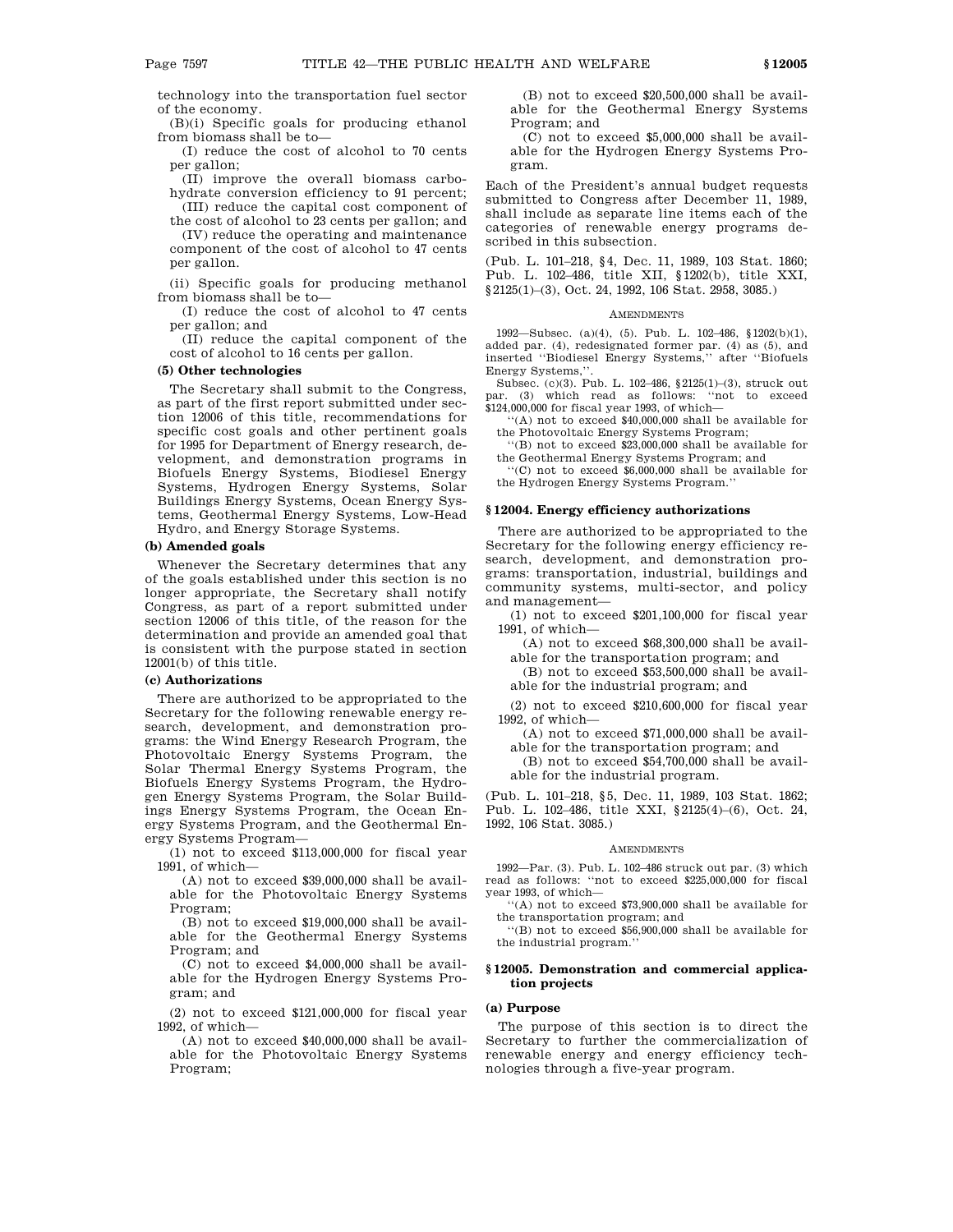# **(1) Establishment**

(A) The Secretary shall solicit proposals for demonstration and commercial application projects for renewable energy and energy efficiency technologies pursuant to subsection (c). Such projects may include projects for—

(i) the production and sale of electricity, thermal energy, or other forms of energy using a renewable energy technology;

(ii) increasing the efficiency of energy use; and

(iii) improvements in, or expansion of, facilities for the manufacture of renewable energy or energy efficiency technologies.

(B) REQUIREMENTS.—Each project selected under this section shall include at least one for-profit business. Activities supported under this section shall be performed in the United States. Each project under this section shall require the manufacture and reproduction substantially within the United States for commercial sale of any invention or product that may result from the project.

# **(2) Forms of financial assistance**

(A) In supporting projects selected under subsection (c), the Secretary may choose from among the forms of agreements described in section 13541 of this title.

(B) In supporting projects selected under subsection (c), the Secretary may also enter into agreements with private lenders to pay a portion of the interest on loans made for such projects.

# **(3) Cost sharing**

Cost sharing for projects under this section shall be conducted according to the procedures described in section 13542(b) and (c) of this title.

# **(4) Advisory Committee**

(A) The Secretary shall establish an Advisory Committee on Demonstration and Commercial Application of Renewable Energy and Energy Efficiency Technologies (in this chapter referred to as the ''Advisory Committee'') to advise the Secretary on the development of the solicitation and evaluation criteria for projects under this section, and on otherwise carrying out his responsibilities under this section. The Secretary shall appoint members to the Advisory Committee, including at least one member representing—

(i) the Secretary of Commerce;

(ii) the National Laboratories of the Department of Energy;

(iii) the Solar Energy Research Institute;

(iv) the Electric Power Research Institute;

(v) the Gas Research Institute;

(vi) the National Institute of Building Sciences;

(vii) the National Institute of Standards and Technology;

(viii) associations of firms in the major renewable energy manufacturing industries; and

(ix) associations of firms in the major energy efficiency manufacturing industries.

Nothing in this subparagraph shall be construed to require the Secretary to reestablish the Advisory Committee in place under this subsection as of October 24, 1992, or to perform again any duties performed by such advisory committee before October 24, 1992.

(B) Not later than 18 months after October 24, 1992, the Advisory Committee shall provide the Secretary with a report assessing the implementation of the program under this section, including specific recommendations for improvements or changes to the program and solicitation process. The Secretary shall transmit such report and, if any, the Secretary's recommendations to the Congress.

# **(c) Selection of projects**

## **(1) Solicitation**

(A) Not later than 9 months after October 24, 1992, the Secretary shall solicit proposals for projects under this section. The Secretary may make additional solicitations for proposals if the Secretary determines that such solicitations are necessary to carry out this section.

(B) A solicitation for proposals under this paragraph shall establish a closing date for receipt of proposals. The Secretary may, if necessary, extend the closing date for receipt of proposals for a period not to exceed 90 days.

(C) Each solicitation under this paragraph shall include a description of the criteria, developed by the Secretary, according to which proposals will be evaluated. In developing such criteria, the Secretary shall consider—

(i) the need for Federal involvement to commercialize the technology or speed commercialization of the technology;

(ii) the potential for the technology to have significant market penetration;

(iii) the potential energy efficiency gains or energy supply contributions of the technology;

(iv) potential environmental improvements associated with the technology;

(v) the export potential of the technology; (vi) the likelihood that the proposal is technically sufficient to achieve the objective of the solicitation;

(vii) the degree to which non-Federal financial participation is involved in the proposal;

(viii) the business and financial history of the proposer or proposers; and

(ix) any other factor the Secretary considers appropriate.

## **(2) Project technologies**

Projects under this section may include the following technologies:

(A) Conversion of cellulosic biomass to liquid fuels.

(B) Ethanol and ethanol byproduct processes.

(C) Direct combustion or gasification of biomass.

(D) Biofuels energy systems.

(E) Photovoltaics, including utility scale and remote applications.

(F) Solar thermal, including solar water heating.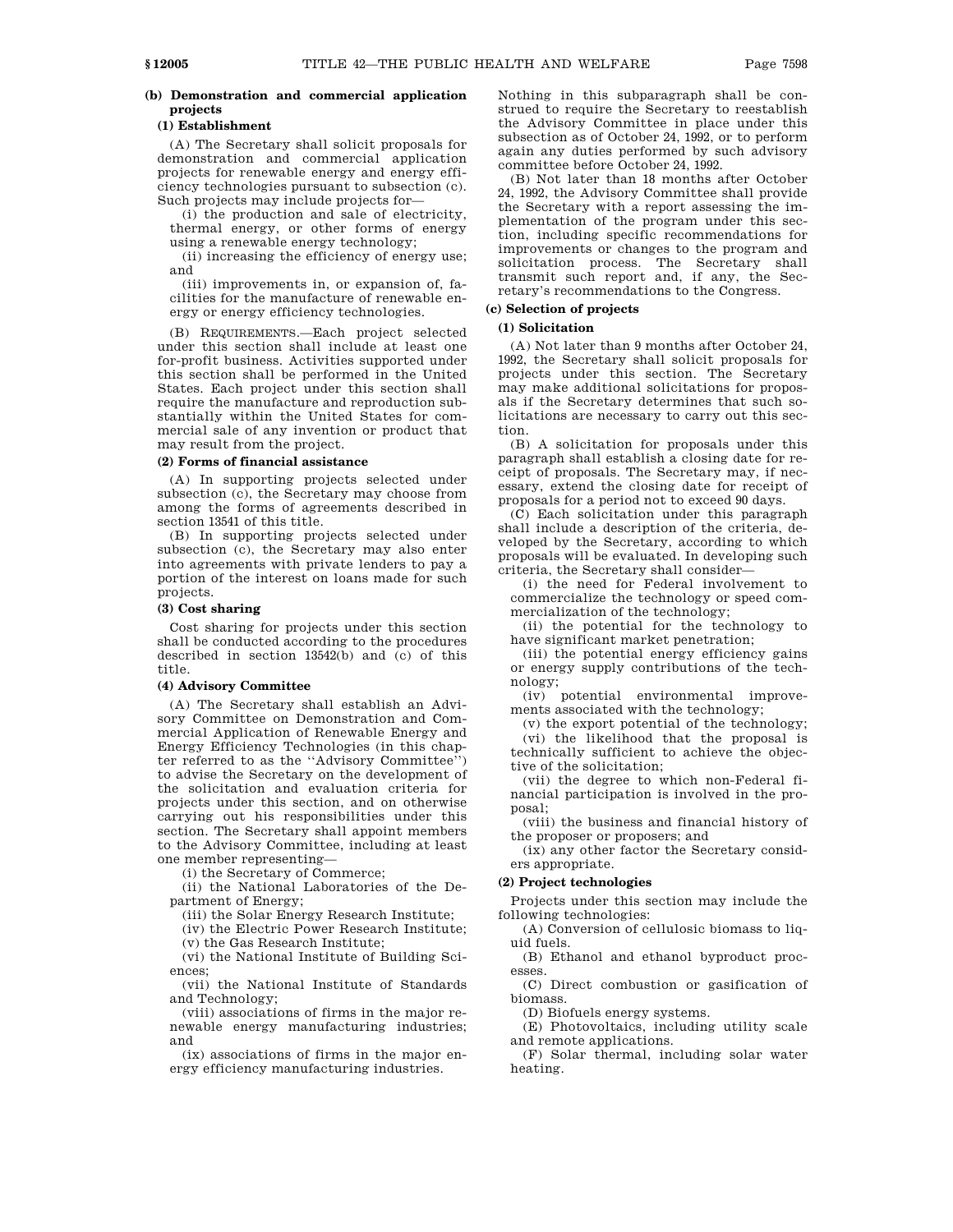(G) Wind energy.

(H) High temperature and low temperature geothermal energy.

(I) Fuel cells, including transportation and stationary applications.

(J) Nondefense high-temperature superconducting electricity technology.

(K) Source reduction technology.

(L) Factory-made housing.

(M) Advanced district cooling.

# **(3) Project selection**

The Secretary shall, within 120 days after the closing date established under paragraph (1)(B), select proposals to receive financial assistance under this section. In selecting proposals under this paragraph, the Secretary shall—

(A) consider each proposal's ability to meet the criteria developed pursuant to paragraph  $(1)(C)$ ; and

(B) attempt to achieve technological and geographic diversity.

# **(d) Authorization of appropriations**

There are authorized to be appropriated to the Secretary for carrying out this section \$50,000,000 for fiscal year 1994.

(Pub. L. 101–218, §6, Dec. 11, 1989, 103 Stat. 1863; Pub. L. 102–486, title XII, §1202(a), Oct. 24, 1992, 106 Stat. 2956.)

## REFERENCES IN TEXT

This chapter, referred to in subsec. (b)(4)(A), was in the original ''this Act'', meaning Pub. L. 101–218, Dec. 11, 1989, 103 Stat. 1859, known as the Renewable Energy and Energy Efficiency Technology Competitiveness Act of 1989, which is classified principally to this chapter. For complete classification of this Act to the Code, see Short Title note set out under section 12001 of this title and Tables.

#### **AMENDMENTS**

1992—Pub. L. 102–486 amended section generally, substituting provisions relating to demonstration and commercial application projects for renewable energy and energy efficiency technologies for provisions relating to use of joint ventures to further commercialization of renewable energy and energy efficiency technologies.

#### TERMINATION OF ADVISORY COMMITTEES

Advisory committees established after Jan. 5, 1973, to terminate not later than the expiration of the 2-year period beginning on the date of their establishment, unless, in the case of a committee established by the President or an officer of the Federal Government, such committee is renewed by appropriate action prior to the expiration of such 2-year period, or in the case of a committee established by Congress, its duration is otherwise provided by law. See sections 3(2) and 14 of Pub. L. 92–463, Oct. 6, 1972, 86 Stat. 770, 776, set out in the Appendix to Title 5, Government Organization and Employees.

## **§ 12006. Reports**

## **(a) Report by Secretary**

One year after December 11, 1989, and annually thereafter, the Secretary shall report to Congress on the programs and projects supported under this chapter and the progress being made toward accomplishing the goals and purposes set forth in this chapter.

# **(b) National renewable energy and energy efficiency management plan**

(1) The Secretary, in consultation with the Advisory Committee, shall prepare a three-year management plan to be administered and carried out by the Secretary in the conduct of activities under this chapter.

(2) After opportunity for public comment and consideration, as appropriate, of such comment, the Secretary shall publish the plan.

(3) In addition to describing the Secretary's intentions for administering this chapter, the plan shall include a comprehensive strategy for assisting the private sector—

(A) in commercializing the renewable energy and energy efficiency technologies developed under this chapter; and

(B) in meeting competition from foreign suppliers of products derived from renewable energy and energy efficiency technologies.

(4) The plan shall address the role of federallyassisted research, development, and demonstration in the achievement of applicable national policy goals of the National Energy Policy Plan required under section 7321 of this title and the plan developed under section 5905 of this title.

 $(5)$  In addition, the Plan<sup>1</sup> shall-

(A) contain a detailed assessment of program needs, objectives, and priorities for each of the programs authorized under section 12005 of this title;

(B) use a uniform prioritization methodology to facilitate cost-benefit analyses of proposals in various program areas;

(C) establish milestones for setting forth specific technology transfer activities under each program area;

(D) include annual and five-year cost estimates for individual programs under this chapter; and

(E) identify program areas for which funding levels have been changed from the previous year's Plan.1

(6) Within one year after October 24, 1992, the Secretary shall submit a revised management plan under this section to Congress. Thereafter, the Secretary shall submit a management plan every three years at the time of submittal of the President's annual budget submission to the Congress.

# **(c) Report on options**

As part of the first report submitted under subsection (a), the Secretary shall submit to Congress a report analyzing options available to the Secretary under existing law to assist the private sector with the timely commercialization of wind, photovoltaic, solar thermal, biofuels, hydrogen, solar buildings, ocean, geothermal, low-head hydro, and energy storage renewable energy technologies and energy efficiency technologies through emphasis on development and demonstration assistance to specific technologies in the research, development, and demonstration programs of the Department of Energy that are near commercial application.

(Pub. L. 101–218, §9, Dec. 11, 1989, 103 Stat. 1868; Pub. L. 102–486, title XII, §1202(c), (d)(5), title

<sup>1</sup>So in original. Probably should not be capitalized.